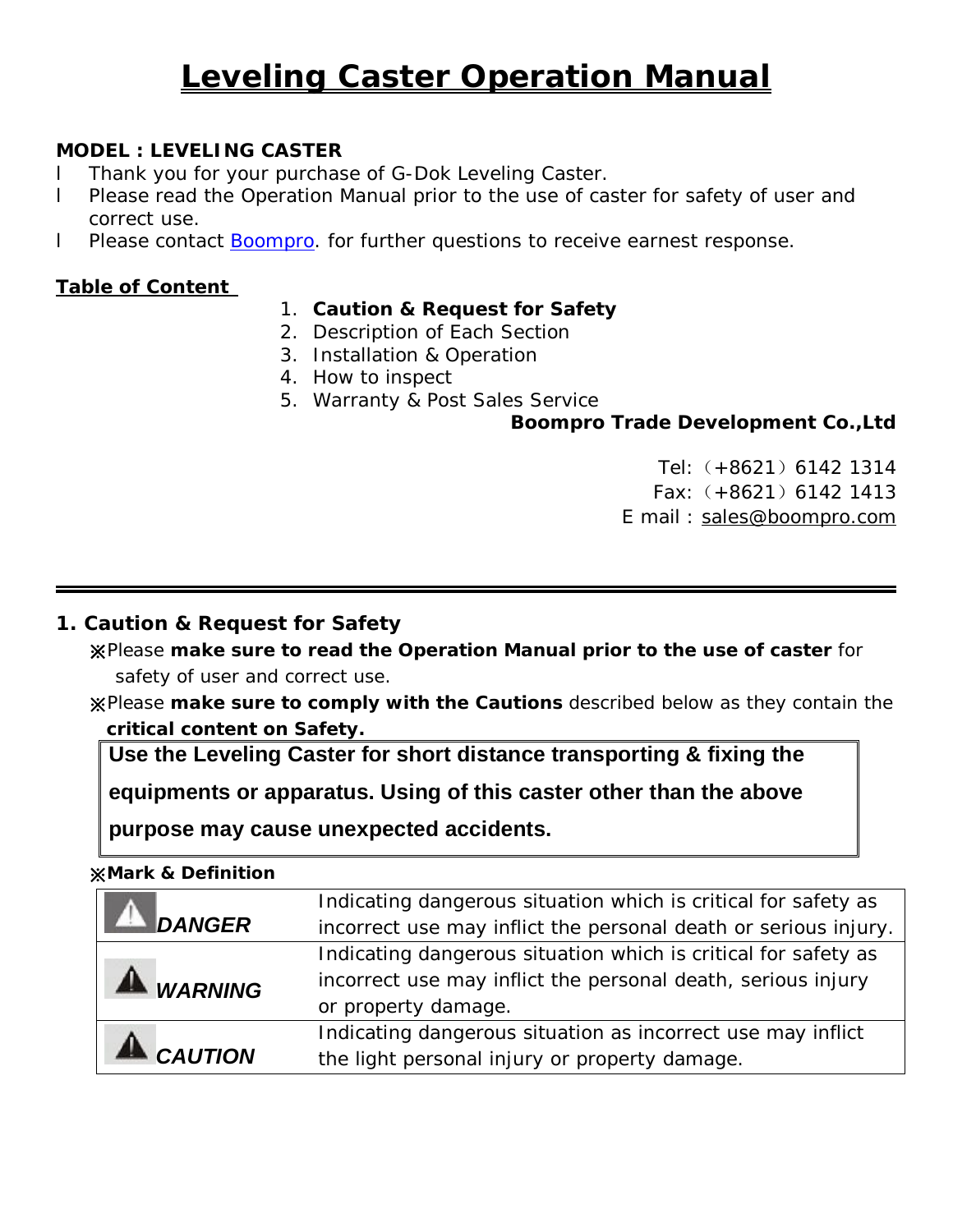#### **Caution Not Marked on Product**

 In the event the weight of equipment exceeds the recommended load per 4 casters, it will not withstand the heavier weighted loads as the load is to be concentrated on two casters, even though the casters more than four sets would be installed.

# *WARNING*

**Never place loads heavier than the recommended load per 4 casters, as the casters may be damaged in the event the weight of equipment exceeds the recommended load per 4 casters.** 

| No. | Component        | No. | Component     | No. | Component    |  |
|-----|------------------|-----|---------------|-----|--------------|--|
|     | Name             |     | Name          |     | Name         |  |
|     | <b>TOP PLATE</b> | 5   | <b>HANDLE</b> | 9   | <b>WHEEL</b> |  |
| 2   | <b>FRAME</b>     | 6   | <b>DISH</b>   | 10  | <b>BOLT</b>  |  |
| 3   | <b>BALL</b>      |     | <b>PAD</b>    | 11  | <b>BOLT</b>  |  |
| 4   | <b>RING NUT</b>  | 8   | <b>SHAFT</b>  |     |              |  |

### **2. Description of Each Section**



### **3. Installation & Operation**

- 3.1. Caster Selection & Installation
- Select a model within the range of recommended load per 4 casters of product not exceeding the maximum loads of equipments or apparatus.
- Once the product model is selected, manufacture the hole distance, hole size, tap & others of Top Plate & Equipment Plate of selected model either identical or mountable.
- Tightly fasten the plates of both faces with bolts & nuts supplied with the product, not to have any gaps.

# **A** CAUTION

3.2. How to use

- Following instruction must be complied when using the product, a multi-function, multi-purpose caster capable of moving & fixing of position. **Failure in compliance of following instruction may cause the damage on caster, physical loss of equipment or personal injuries.**
- When moving the equipment, the moving should be made with a speed less than 1km/h and short distances as per the characteristic of product, either moving by lifting the casters on the area with different floor height or grooves, or moving slowly not to inflict impact on the casters.
- When adjusting the height & moving together, move that the No. 7 Pad is up from the